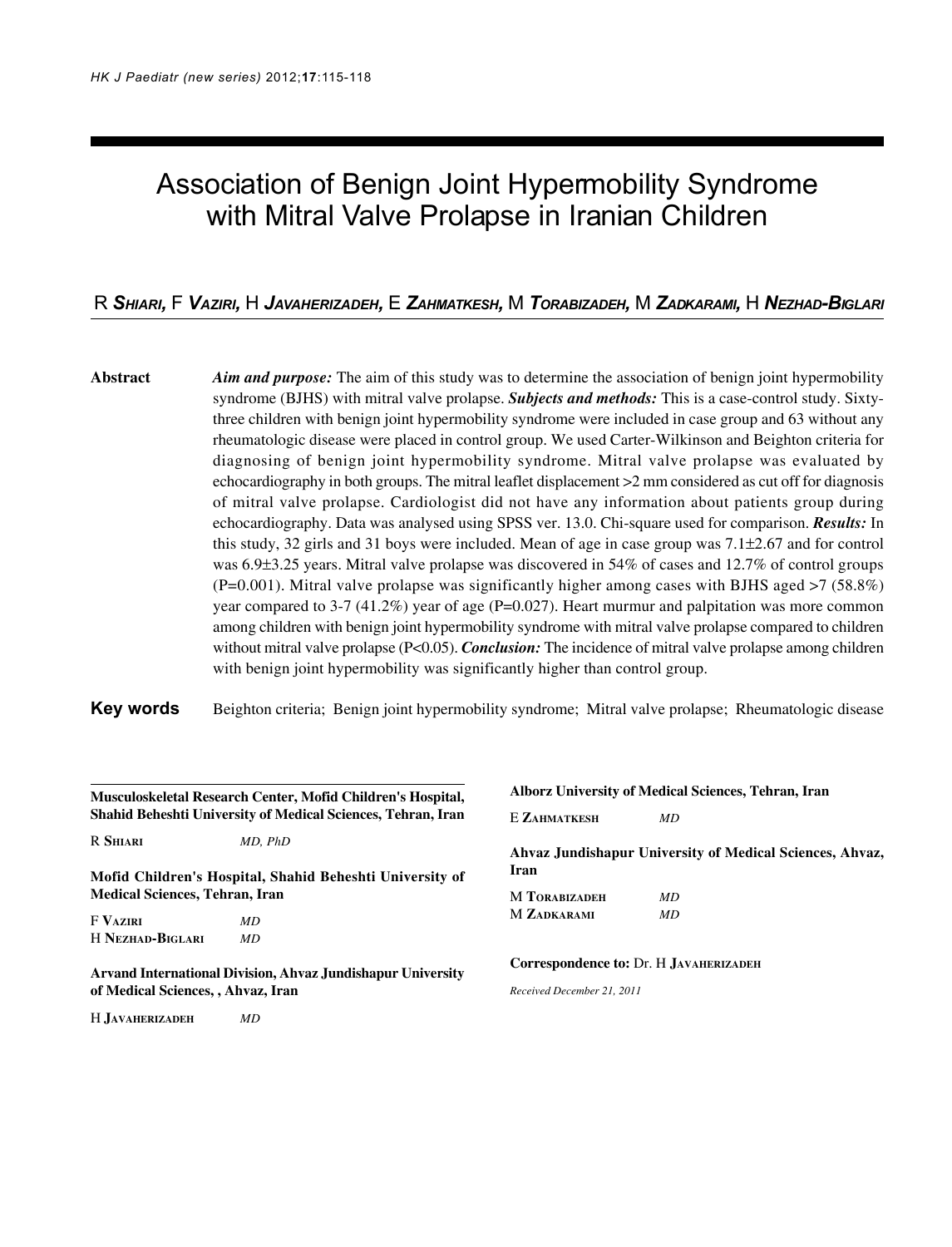#### **Introduction and Aim**

Benign joint hypermobility syndrome (BJHS) is a clinical condition characterised by an increased distensibility of joint during passive movements and hypermobility in dynamic movements. There are several diagnostic criterion suggested by Rotes-Querol,<sup>1</sup> Carter and Wilkinson,<sup>2</sup> Beighton et al<sup>3,4</sup> and Bulbena et al.<sup>5</sup> Beighton diagnostic criteria is the most famous criteria which is the revised version of Carter and Wilkinsons's. In 1992, the validity and reliability tests are done by Bulbena et al.<sup>6</sup> Beighton score was also validated by van der Giessen et al for Dutch children aged 4-12 years.7 Prevalence of hypermobility was reported between 5-30% using several criteria.8-11 The highest prevalence of BJHS was found in Iraq12 and Nigeria respectively.13 BJHS may affect many organs such as Cardiovascular system, genitourinary system<sup>14</sup> as a consequence of involvement of connective tissue.

Mitral valve prolapse (MVP) is the most commonly diagnosed cardiac abnormality and affects around 5% of population.15 Abnormalities of collagen have been found in valves of patients with MVP.16,17 Similar findings were noted in the skin biopsies of patients with BJHS.18 As the results, there was suggested common pathogenic mechanism for abnormal production or maturation of collagen in both diseases.19

There were limited published papers concerning children with BJHS and MVP. The aim of this study was to determine the association of benign joint hypermobility syndrome with mitral valve prolaps in Iranian population.

#### **Materials and Methods**

This case control study was carried out in Mofid children's hospital as the referral center for pediatric rheumatology in Iran. Sixty-three cases with BJHS and 63 healthy children without rheumatologic disease were studied in two groups of case and control respectively. Both groups were matched in age and sex. Beighton criteria were used to diagnose BJHS.<sup>3</sup> Age, sex, joint pain, muscular pain, joint dislocation, chest pain, and heart murmur was recorded for each individual. The hereditary musculoskeletal disorders as like as, Marfan syndrome, Ehlers-Danlos, and Osteogenesis imperfecta, were considered as Exclusion criteria in our study. Mitral valve prolapse was checked by echocardiography in both of case and control groups.

Diagnosis of mitral valve prolapse was based on modern echocardiographic techniques which can pinpoint abnormal leaflet thickening and other related pathology. The mitral leaflet displacement (MLD) >2 mm considered as cut off for diagnosis of MVP*.* Data was analysed using SPSS ver 13 (SPSS Inc, Chicago, IL, USA). Chi-square and Mann whitney U-test were used for comparison. The informed Consent application form was signed by parents.

#### **Results**

In this study, 63 (M=31, F=32) subjects were studied in each groups of case and control**.** Mean of age in case group was  $7.1\pm2.67$  (range: 3-13, median=7, mode=5) and for control was 6.9±3.25 (range: 3-16, median=6, mode=3). Mitral valve prolapse was significantly higher in case group compared to control (Chi-Square, P<0.001) (Table 1). MVP was significantly higher among cases with BJHS aged >7 years compared to 3-7 years of age (P=0.027) (Table 2). Heart murmur and palpitation was more common among BJHS cases with MVP compared to cases without MVP (P<0.05) (Table 3). Among the BJHS cases without MVP, tricuspid regurgitation was more frequent than palpitation or heart murmur (P<0.05) (Table 3). Myalgia was more common than arthralgia or dislocated joint  $(P<0.05)$ . Statistically, we could not find significant relation between myalgia and/or arthralgia with MVP (P=0.406  $&$  0.653) (Table 3).

Distribution of MVP among cases with Beighton score 6-9 has been shown in Table 4. By increasing Beighton score, there was slight increase in the proportion of the cases with MVP. By the age 7, 75% of cases had MVP. It is difficult to drawn a conclusion due to insufficient number of sample.

Among BJHS cases with MVP, there was no statically significant difference between prevalence of myalgia and arthralgia  $(P=0.2)$ . Among BJHS cases with MVP, there were no statistically significant differences in terms of prevalence of heart murmur, palpitation, and tricuspid regurgitation.

### **Discussion**

This study showed that there is a significant correlation between BJHS and mitral valve prolapse. In this study we illustrated that by increasing the Beighton score, the possibility of detecting MVP has been increased. Prevalence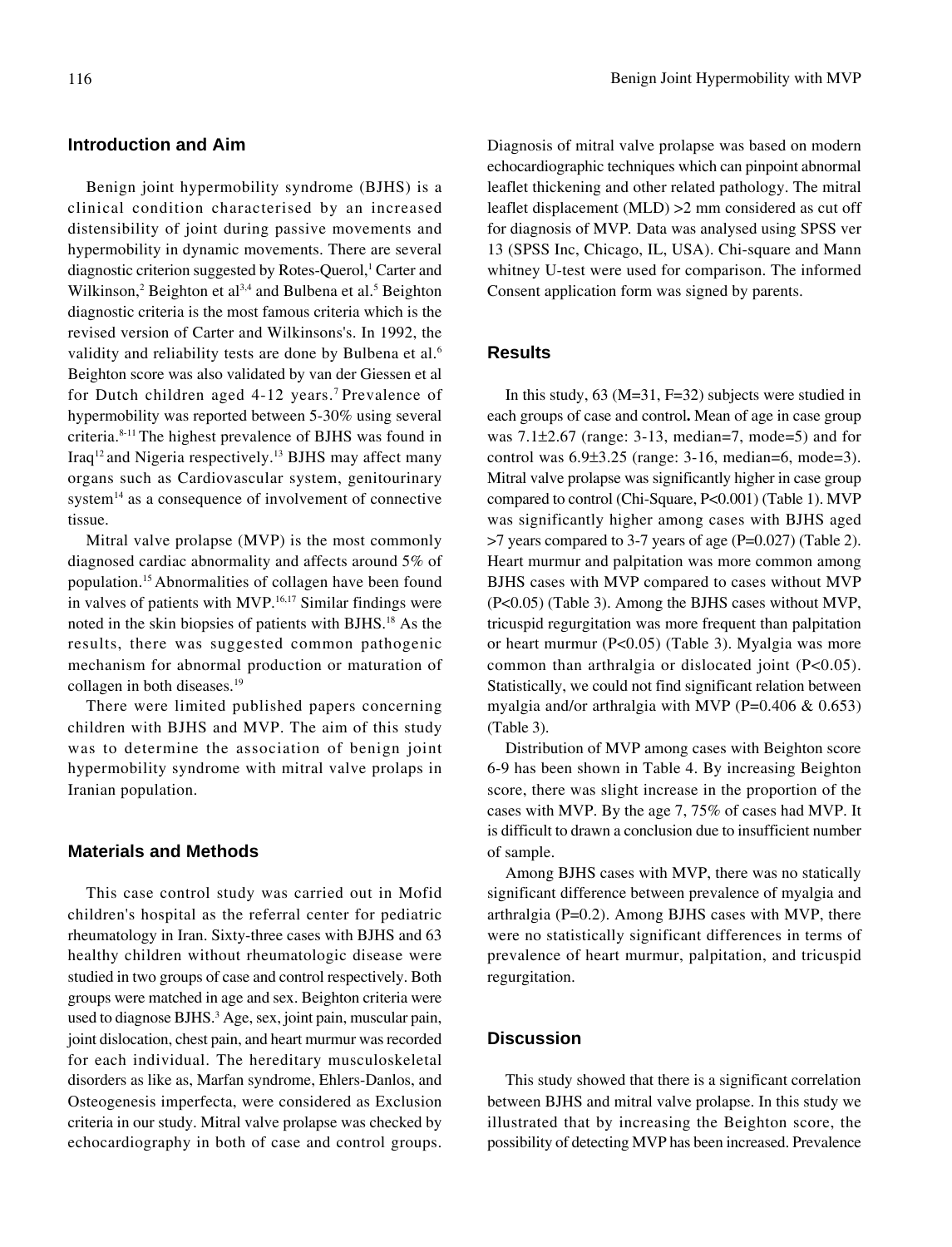**Table 1** Comparison of distribution of MVP among case and control groups

| MVP      | Case       | Control     | <b>Total</b> |
|----------|------------|-------------|--------------|
| Positive | 34 $(54%)$ | $8(12.7\%)$ | $42(33.3\%)$ |
| Negative | 29(46%)    | 55 (87.3%)  | 84 (66.7%)   |
| P<0.001  |            |             |              |

**Table 2** Distribution of MVP among cases with BJHS according to age classification

| $3 - 7$                   | >7           |
|---------------------------|--------------|
| Positive<br>14 $(41.2\%)$ | $20(58.8\%)$ |
| Negative<br>20(69%)       | 9(31%)       |
| $P=0.027$                 |              |

**Table 3** Clinical findings among BJHS cases with and without MVP

|                         |                | $MVP (+)$     | $MVP(-)$      | P-value | <b>Odds</b> ratio |
|-------------------------|----------------|---------------|---------------|---------|-------------------|
| Arthralgia              | Yes            | $12(35.3\%)$  | 8(27.6%)      | 0.512   | 0.698             |
|                         | N <sub>0</sub> | $22(64.8\%)$  | $21(72.4\%)$  |         |                   |
| Myalgia                 | Yes            | $20(58.8\%)$  | $14(48.3\%)*$ | 0.402   | 0.653             |
|                         | No.            | 14 (41.2%)    | $15(51.7\%)$  |         |                   |
| Dislocated joint        | Yes            | $1(2.9\%)$    | $1(3.4\%)$    | NA      | 1.179             |
|                         | N <sub>0</sub> | 33 $(97.1\%)$ | 28 (96.6%)    |         |                   |
| Heart murmur            | Yes            | 14 (41.2%)    | $4(13.8\%)$   | 0.016   | 0.229             |
|                         | N <sub>0</sub> | $20(58.8\%)$  | $25(86.2\%)$  |         |                   |
| Palpitation             | Yes            | $8(23.5\%)$   | $1(3.4\%)$    | 0.023   | 0.116             |
|                         | No.            | $26(76.5\%)$  | 28 (96.6%)    |         |                   |
| Tricuspid regurgitation | Yes            | $16(47.1\%)$  | $8(27.6\%)*$  | 0.113   | 0.429             |
|                         | No.            | 18 (52.9%)    | $21(72.4\%)$  |         |                   |

\*P<0.05, discussed in the result

**Table 4** Beighton score among cases with and without MVP

| <b>Beighton score</b> | $MVP (+)$   | $MVP(-)$    | <b>Total</b> |
|-----------------------|-------------|-------------|--------------|
| 6                     | $15(50\%)$  | $15(50\%)$  | 30           |
|                       | 3(75%)      | 1(25%)      | 4            |
| 8                     | $9(52.9\%)$ | $8(47.1\%)$ | 17           |
| 9                     | 7(58.3%)    | $5(41.7\%)$ | 12           |

of MVP was also higher in BJHS children who aged more than seven years old compared to younger children.

In our study, about 50.8% of cases were female which is almost similar to report of Adib et al.<sup>20</sup> Male/female ratio in another study was also similar.<sup>21</sup>

In current study, we found higher prevalence of heart murmur and palpitation among BJHS cases with MVP compared to BJHS cases without MVP. It may be supposed that the association of MVP with BJHS may aggravate heart murmur and palpitation in cases.

Mishra et al conducted a research on adults with joint laxity, including 58 cases and 30 controls. MVP was detected in 6 (10%) of cases and 2 (7%) of controls. They found no significant difference between case and control for MVP. Their study was conducted on cases aged 15-79 years and differed from our study.<sup>22</sup>

In the study by Pitcher and Graham, hypermobility of joints was significantly more common in patients with MVP than controls.23 They used hypermobility score proposed by Beighton and Horan.<sup>24</sup> In the study by Ondrasik et al on 27 cases with MVP, 14 cases found to have joint hypermobility.<sup>25</sup>

In the study by Yazici et al, 46 adult with MVP compared to healthy subjects. The incidence of hypermobility was significantly higher than control cases using the Beighton criteria.26

There was a controversy regarding association of BJHS with MVP. Previous studies have shown an association between MVP and BJHS.<sup>27</sup> By using new stricter criteria for diagnosis of MVP, this association is under question.<sup>22</sup> The prognosis for patients with BJHS is generally good.<sup>28</sup> However, physician should be aware of cases with hypermobility in whom cardiac findings suggest MVP. Further evaluation to rule out more serious cardiac abnormalities and connective tissue disorders may be necessary.22,27,29